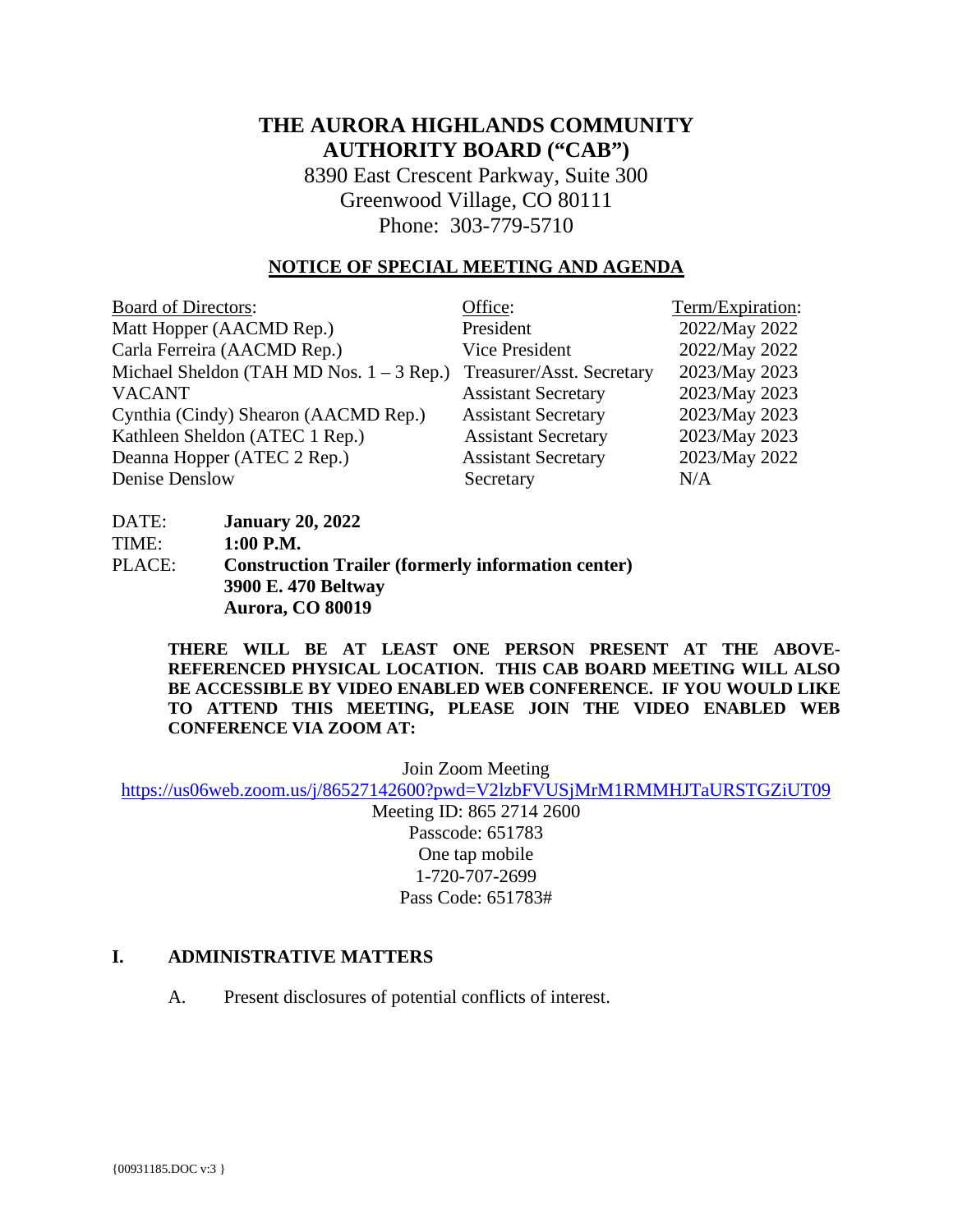The Aurora Highlands Community Authority Board January 20, 2022 Page 2

- B. Confirm Quorum, location of meeting and posting of meeting notices and designate 24-hour posting location. Approve Agenda.
- C. Public Comment. Members of the public may express their views to the Board on matters that affect the CAB that are otherwise not on the agenda. Comments will be limited to three (3) minutes per person.

## **II. CONSENT AGENDA**

Consent Agenda – These items are considered to be routine and will be ratified by one motion. There will be no separate discussion of these items unless a board member so requests; in which event, the item will be removed from the Consent Agenda and considered in the Regular Agenda.

• Review and consider approval of November 18, 2021, December 16, 2021 and December 22, 2021 special meeting minutes (enclosures).

## **III. LEGAL MATTERS**

A. None.

## **IV. FINANCIAL MATTERS**

- A. Report on closing of Special Tax Revenue Refunding and Improvement Bonds, Series 2021A and Subordinate Special Tax Revenue Draw Down Bonds, Series 2021B.
	- 1. Review proposals for Investment Advisor Services related to investment of Special Tax Revenue Refunding and Improvement Bonds, Series 2021A Project Funds and consider approval of Service Agreement for Investment Advisor Services. Authorize Board President to take necessary actions in connection therewith.
- B. Discuss matters related to the proposed 2022 Bond issuance to be repaid from ATEC Metropolitan District No. 1 (commercial) property taxes.
	- 1. Consider engagement of additional consultants necessary related to issuance of proposed 2022 Bonds.
		- a. Discuss engagement of Lewis Young Robertson & Burningham, Inc. for External Financial Advisory Services and provide direction to proceed with necessary actions related to proposed 2022 Bond issuance.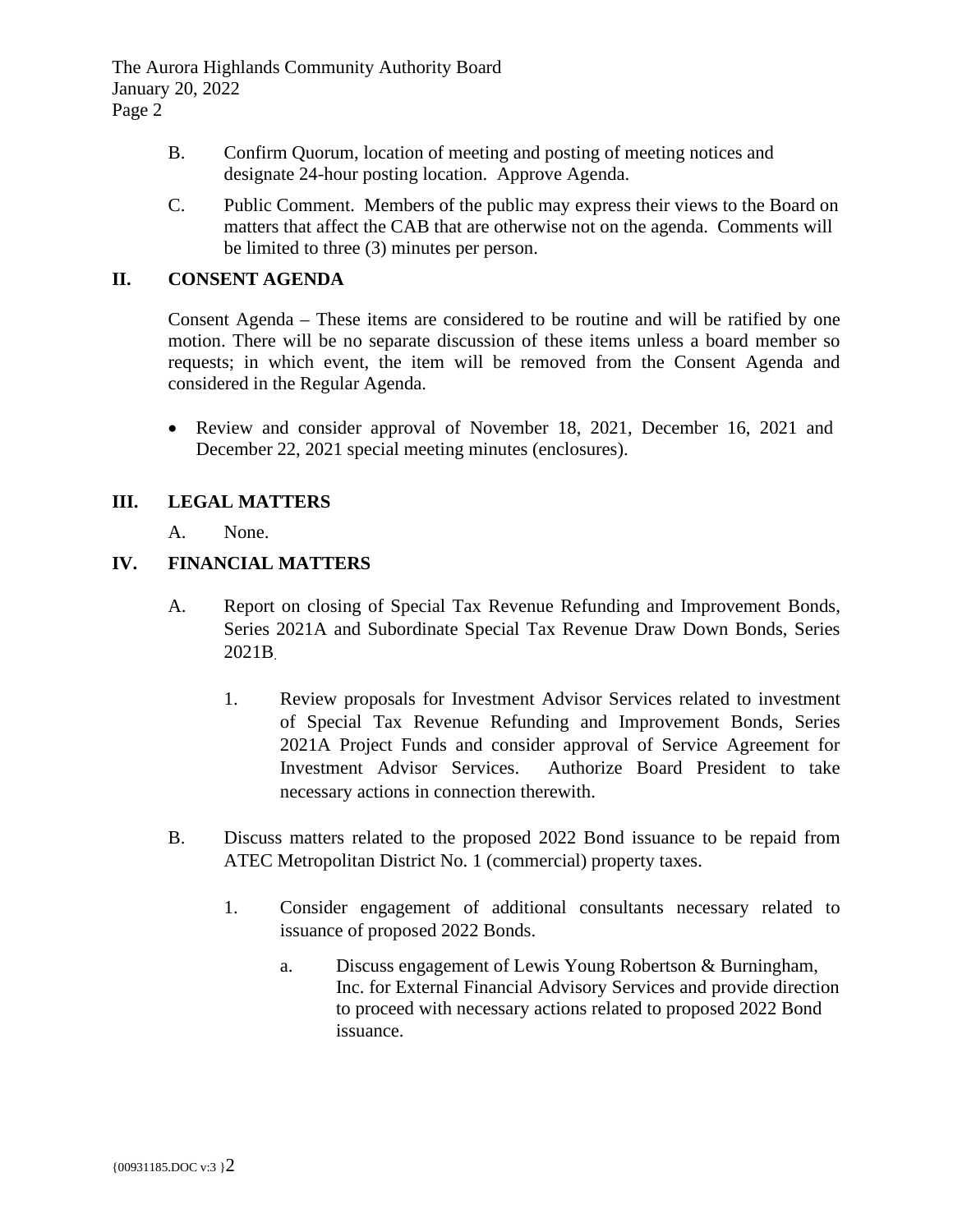- b. Discuss engagement of Kutak Rock LLP as CAB Bond Counsel and provide direction to proceed with necessary actions related to proposed 2022 Bond issuance.
- c. Discuss engagement of Sherman & Howard L.L.C. for Disclosure Counsel Services and provide direction to proceed with necessary actions related to proposed 2022 Bond issuance.
- d. Discuss engagement of underwriter and provide direction to proceed with necessary actions related to proposed 2022 Bond issuance.
- C. Consider approval of payment of claims for operating costs, in the amount of \$30,317.77 (numbers based upon information available at time of preparation of Agenda, final numbers to be presented by accountant at meeting) (enclosure).
- D. Review and accept cash position report dated November 18, 2021, updated as of January 18, 2022 (enclosure).
- E. Discuss and consider approval of acceptance of CAB and Aerotropolis Area Coordinating Metropolitan District ("AACMD") Engineer's Report and Verification of Costs Associated with Public Improvements Draw No. 43 Engineer's Report and Verification of Costs No. 21 prepared by Schedio Group LLC (to be distributed).
	- 1. Discuss and consider approval of Project Fund Requisition No. 04, under the CAB's Special Tax Revenue Refunding and Improvement Bonds, Series 2021A (enclosure).

## **V. MANAGER MATTERS**

A. Manager's Report.

## **VI. COMMUNITY MANAGEMENT AND COVENANT ENFORCEMENT MATTERS**

- A. Community Manager Update.
	- 1. Report on Covenant Enforcement matters.

### **VII. EXECUTIVE SESSION**

A. Convene in executive session pursuant to Section 24-6-402(4)(e), C.R.S., to discuss matters that may be subject to negotiations; developing strategy for negotiations; and instructing negotiators and receive legal advice regarding same.